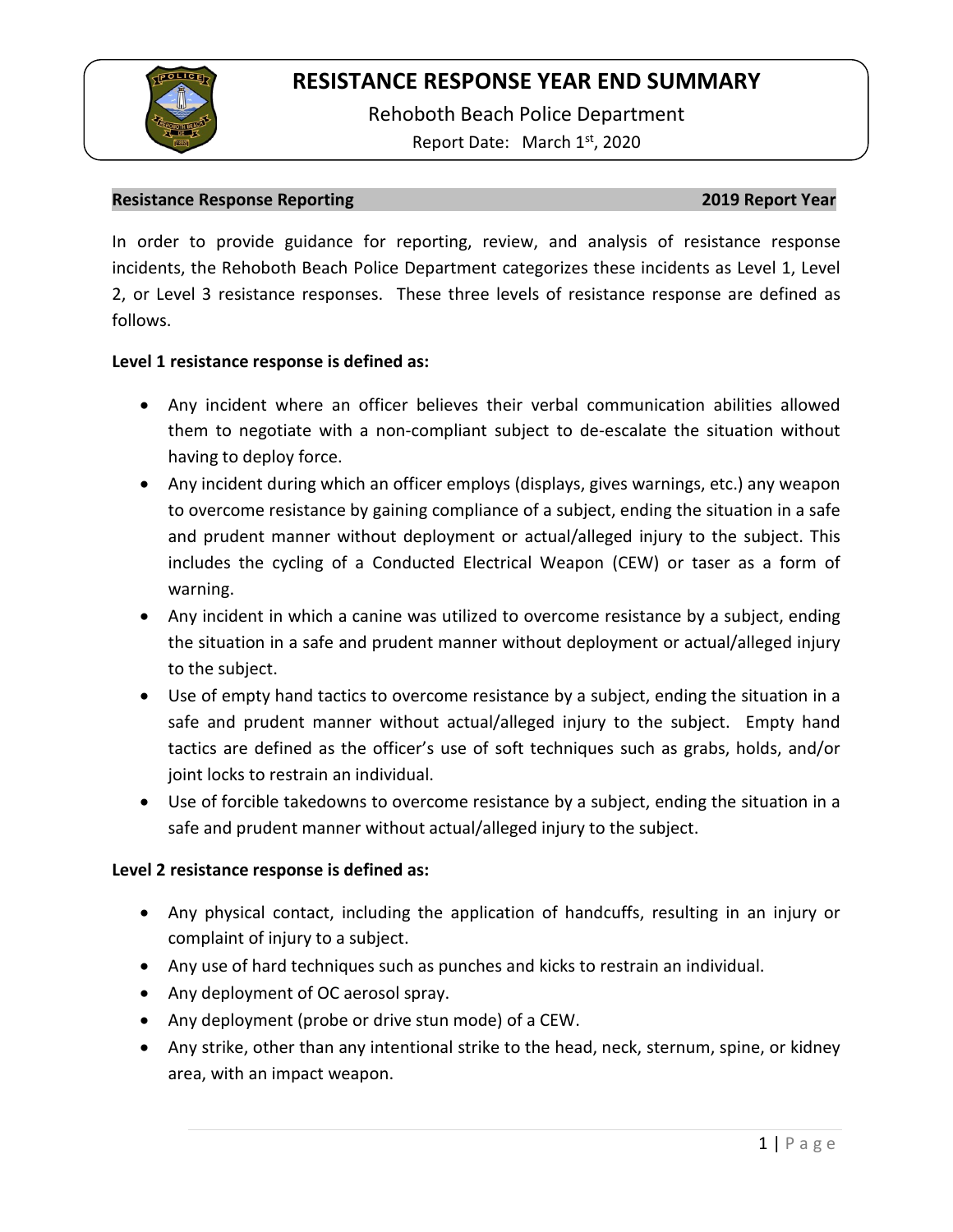

Rehoboth Beach Police Department

Report Date: March 1<sup>st</sup>, 2020

• Any incident in which a canine was utilized to overcome resistance by a subject resulting in actual/alleged injury.

### **Level 3 resistance response is defined as:**

- Any deadly force response or any incident involving the death of a person while in police custody.
- Any firearm discharge by an officer, including unintentional discharges.
- The discharge of a firearm toward a dangerous animal, as described above in section 6 of this order. This does not include the dispatching of a wild animal that is sick, injured, and/or a threat to public safety.
- Any intentional striking of a subject with a vehicle.
- Any vehicle pursuit resulting in the death of a person or which causes serious physical injury with the substantial risk of impending death.
- Any intentional strike to the head, neck, sternum, spine, or kidney areas with an impact weapon. This does not include strikes with body parts; hands, feet, elbows, knees, etc.
- Any force response causing serious physical injury with the substantial risk of impending death.
- Any incident involving significant misconduct by an officer in the use of force.

### **Reporting Overview 2019 Report Year**

In 2019, the Rehoboth Beach Police Department handled three thousand five hundred and fiftynine (3559) complaints.

During twenty-one (21) of the three thousand five hundred and fifty-nine (3559) complaints, which is less than one percent, officers encountered resistance from individuals they contacted. Only four (4) of the twenty-one (21) complaints involving resistance required a Level 2 resistance response. The remaining complaints involved Level 1 resistance responses. There were no incidents involving a Level 3, deadly force, resistance response.

During nineteen (19) of the twenty-one (21) complaints involving resistance response, officers responded with multiple types of force applications (a.k.a force responses) resulting in a total of sixty-nine (69) force responses used. In comparison to 2018, the total number of force responses used by officers decreased by eight (8). This decrease is minimal and is likely due to the fact that there were four (4) less complaints involving resistance response in 2019. It is important to note that twenty-two (22) of the sixty-nine (69) force responses were verbal de-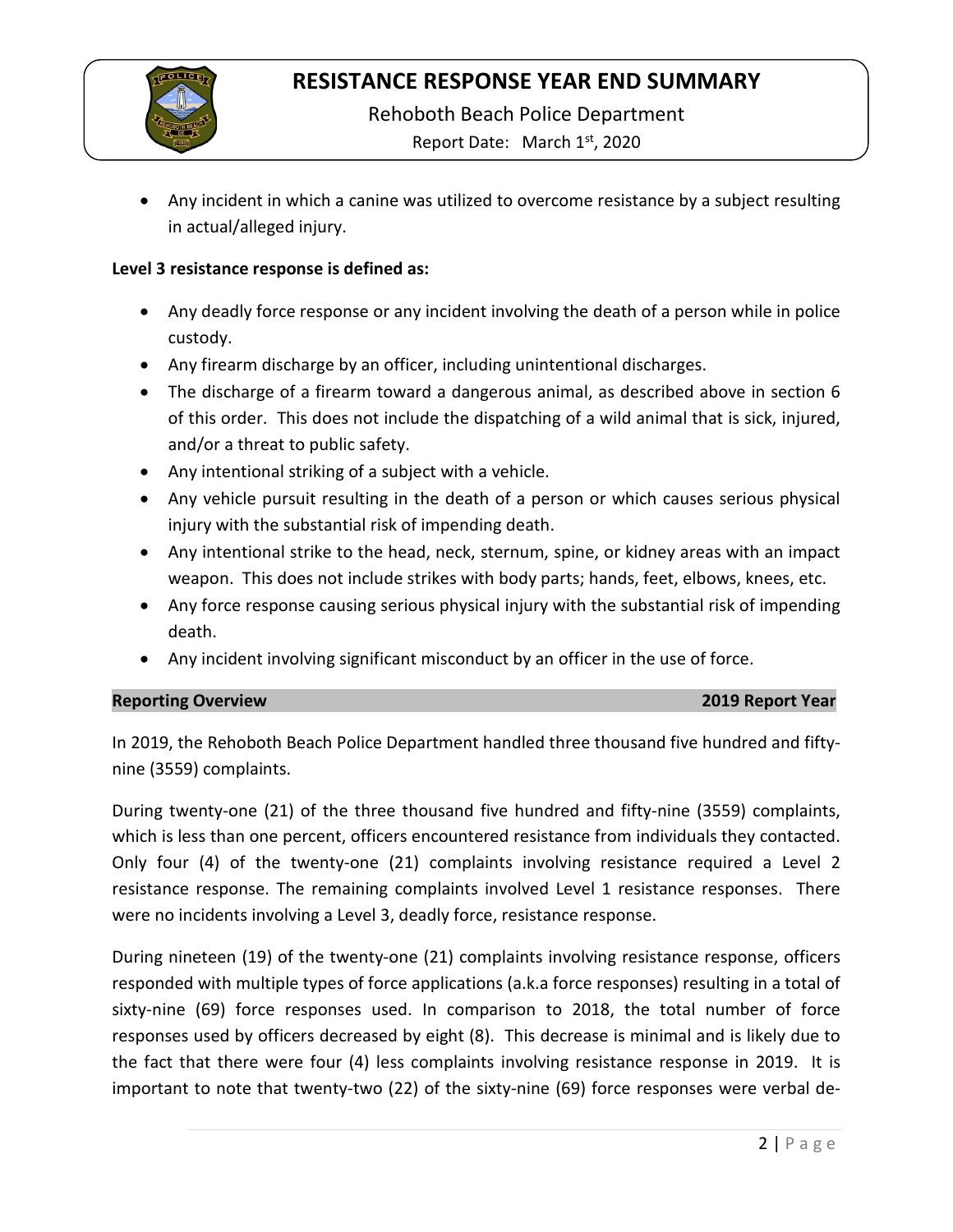

Rehoboth Beach Police Department

Report Date: March 1<sup>st</sup>, 2020

escalation. This is thirty-two percent (32%) of the responses. The Level 2 resistance responses consisted of hand control/takedown techniques resulting in injury and one (1) OC spray deployment.



### **Weapons Involved 2019 Report Year**

The Rehoboth Beach Police Department issues all full-time COPT certified police officers the following weapons; OC Spray, Taser, Expandable Baton, Handgun, and Rifle. Seasonal police officers are only certified to carry OC Spray and an Expandable Baton.

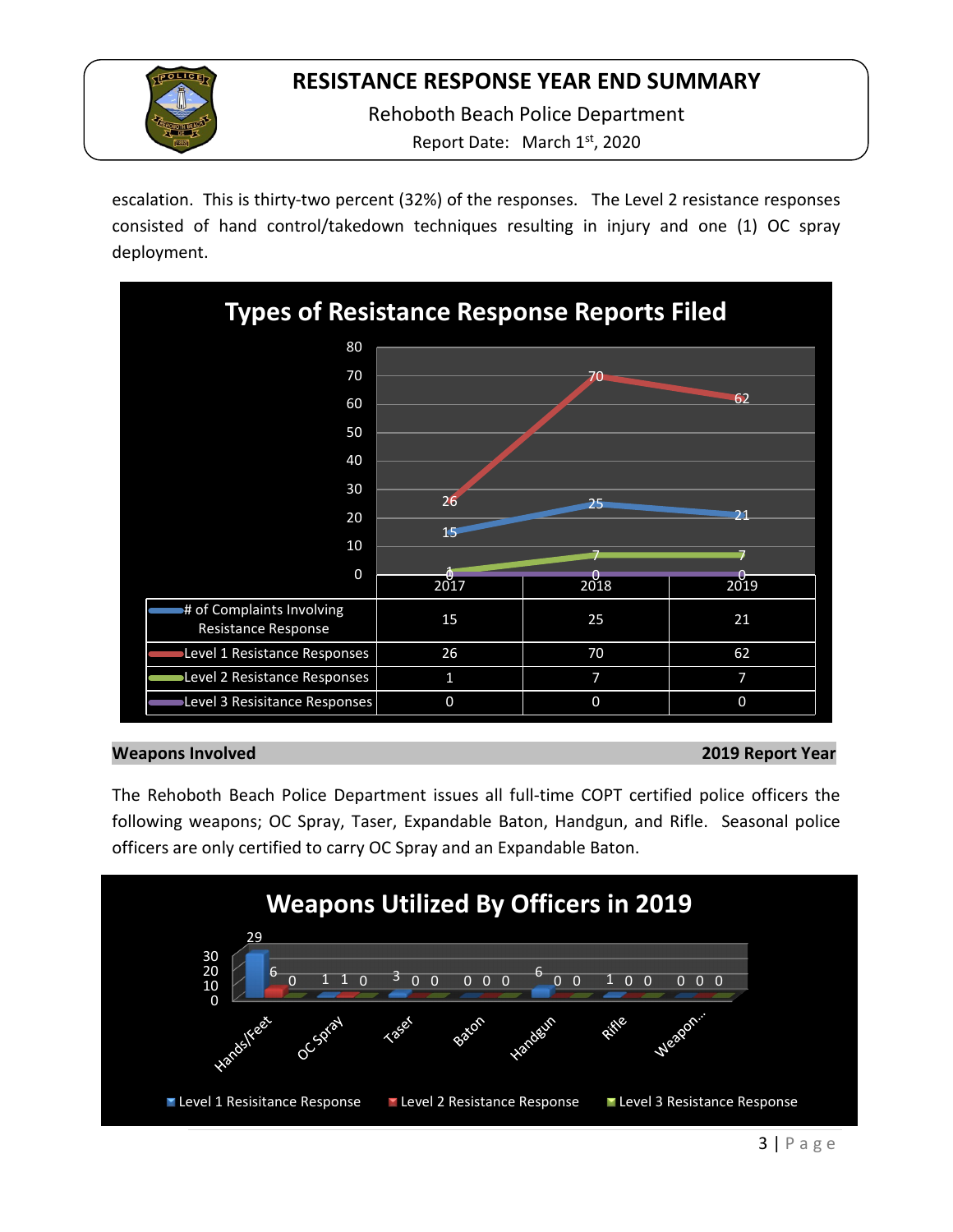

Rehoboth Beach Police Department Report Date: March 1st, 2020

During two resistance response incidents suspects were considered armed with a weapon. One with explosives and another used a vehicle as a weapon.

## **Injuries Associated with Resistance Response 2019 Report Year**

In 2019, four (4) officers sustained injuries during three (3) separate resistance response incidents. One (1) officer sustained an injury requiring medical treatment and an extensive recovery period, while the other received minor injuries. Five (5) suspects were injured during three (3) incidents. The suspect's injuries were also minor.



## **Associated Crimes & Actions 2019 Report Year**

As depicted below, the types of criminal activity associated with suspect resistance in 2019 were disorderly conduct, trespassing, assaults/threats, driving under the influence, and drug offenses. One of the resistance response incidents occurred while officers were assisting another agency and another while responding to a mental patient complaint.

Additionally, illustrated below are the types of behaviors or actions of the suspects just prior to resistance.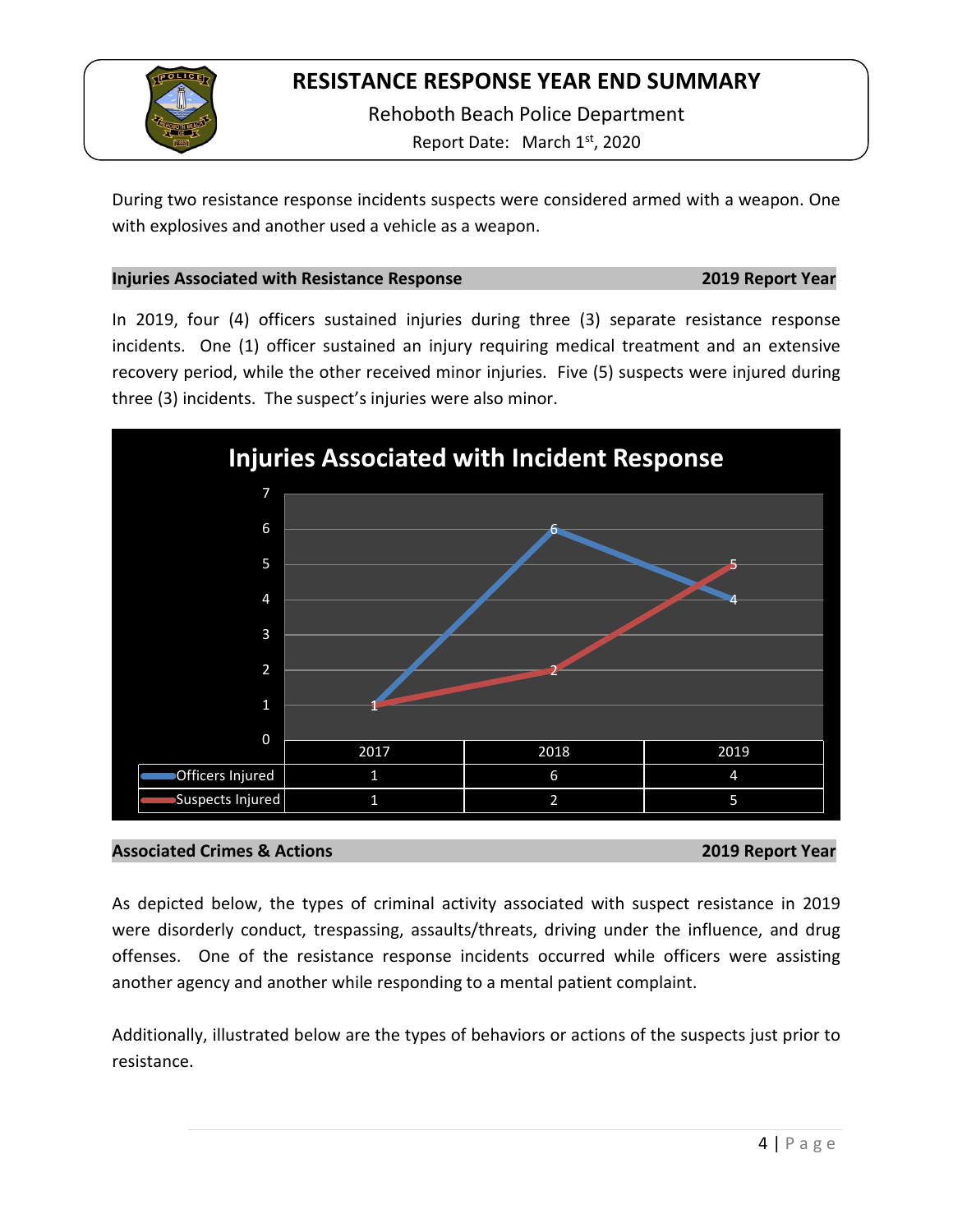

Rehoboth Beach Police Department

Report Date: March 1<sup>st</sup>, 2020

Both charts illustrate the level of resistance response required to control the incident.



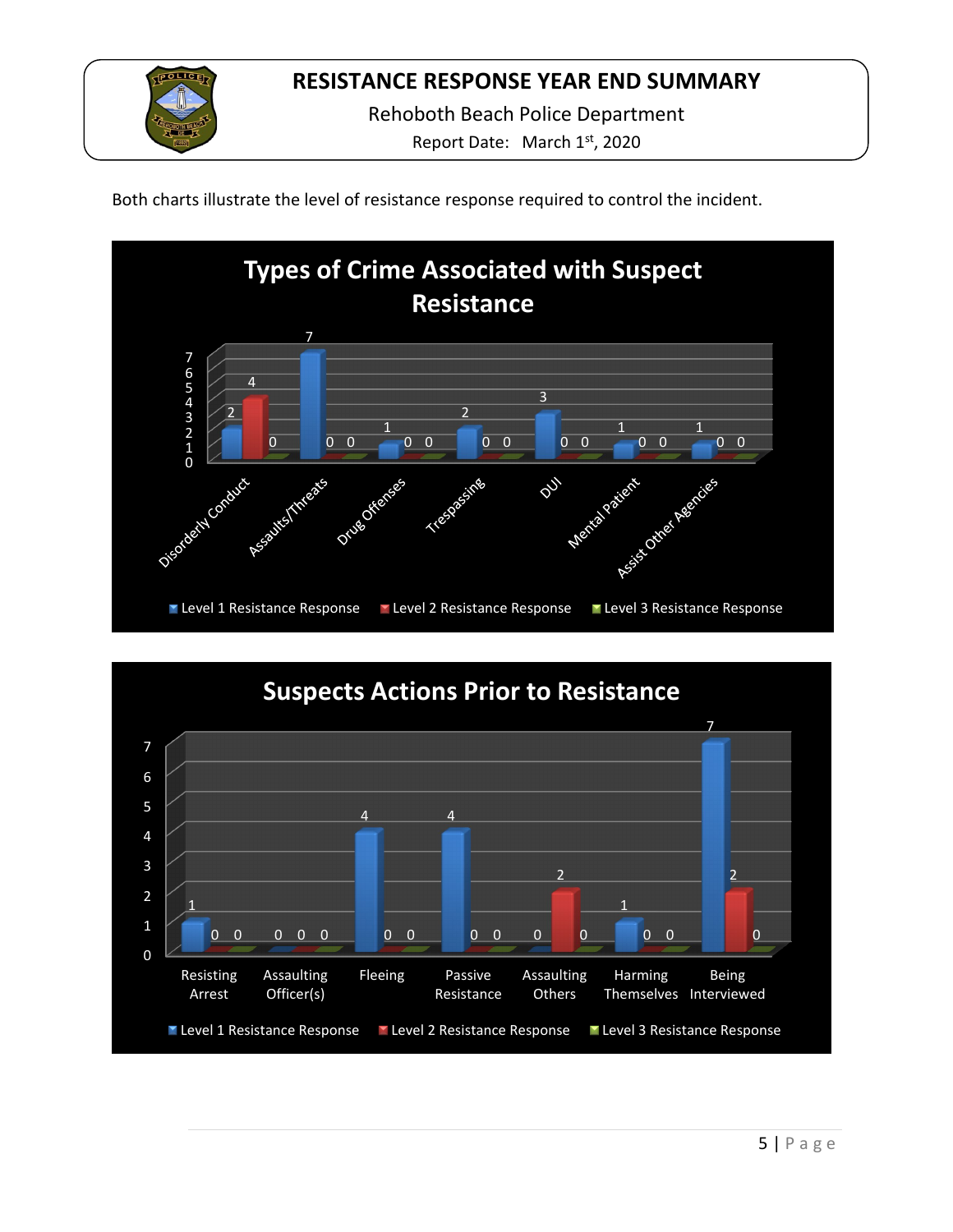

Rehoboth Beach Police Department Report Date: March 1st, 2020

### **Resistance Response Logistical Data 2019 Report Year**

The following chart illustrates resistance response occurrence in correlation to the months of the year, days of the week, the patrol shift during which they occurred, and the assignments of the officers involved.



*\* This chart shows that resistance response incidents increase in frequency as complaint volume increases during the summer season, which is expected due to population increase. This trend carries into the shoulder months of April, May, September, and October as well.*



*\* This chart shows that resistance response incidents increase in frequency on weekend days, which is expected due to population increase.*